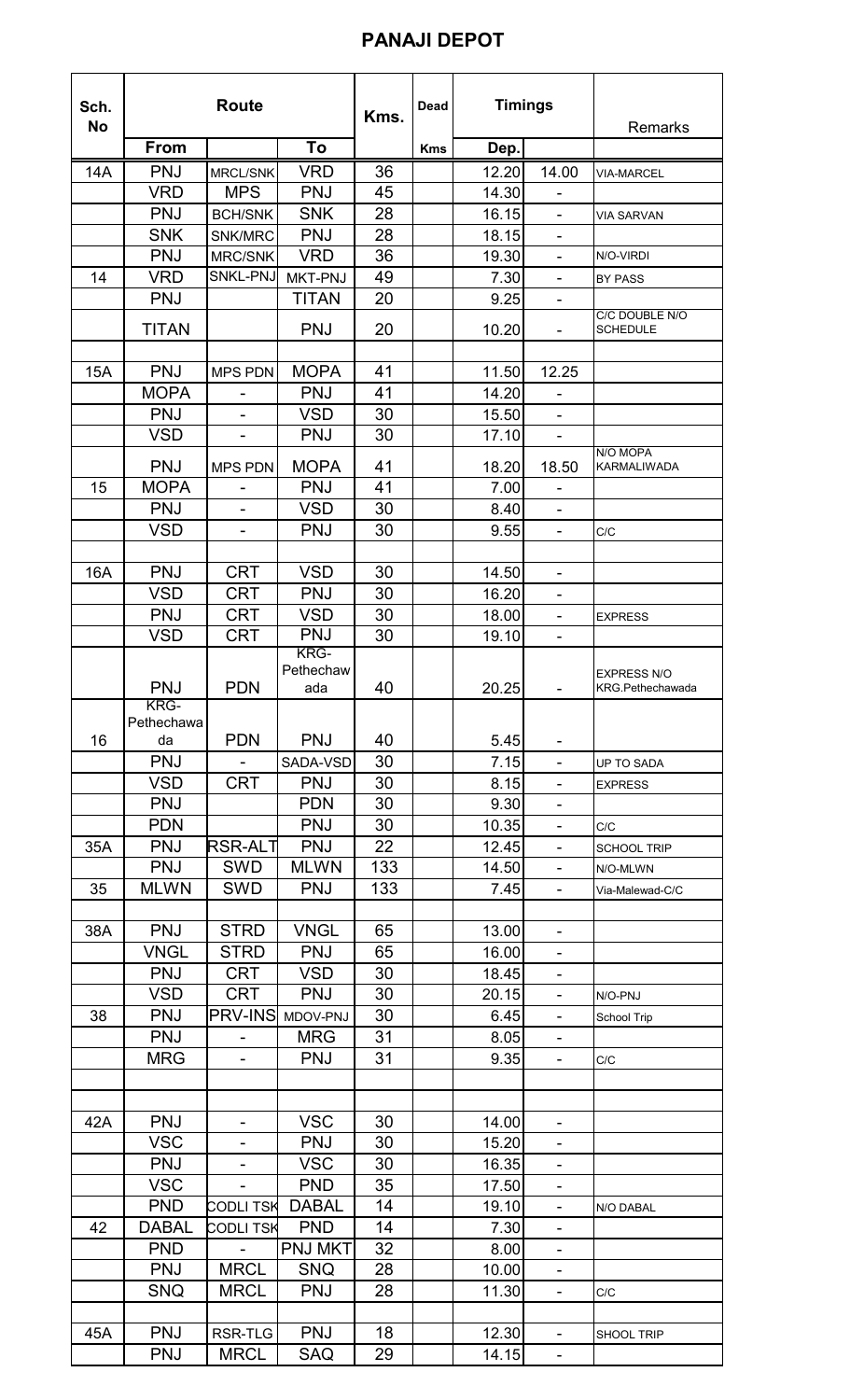|     | <b>SAQ</b>    | <b>MRCL</b>                  | <b>PNJ</b>      | 29 | 16.00 |                              |                               |
|-----|---------------|------------------------------|-----------------|----|-------|------------------------------|-------------------------------|
|     | <b>PNJ</b>    |                              | <b>MNDR</b>     | 32 | 17.30 |                              | Via-Calangute                 |
|     | <b>MNDR</b>   | $\overline{\phantom{a}}$     | <b>PNJ</b>      | 32 | 19.05 | $\blacksquare$               | Via-Calangute                 |
|     | <b>PNJ</b>    | $\blacksquare$               | <b>HRML</b>     | 36 | 20.30 | $\blacksquare$               | N/O-HRML                      |
| 45  | <b>HRML</b>   | <b>SIOLIM</b>                | <b>MPS</b>      | 20 | 6.15  | $\blacksquare$               |                               |
|     | <b>MPS</b>    |                              | <b>SIOLIM</b>   | 10 | 7.30  |                              |                               |
|     | <b>SIOLIM</b> | <b>CLG</b>                   | <b>PNJ</b>      | 26 | 8.10  | $\blacksquare$               |                               |
|     | <b>PNJ</b>    | <b>MPS</b>                   | <b>PNJ</b>      | 24 | 9.30  | $\blacksquare$               | C/C                           |
|     |               |                              |                 |    |       |                              |                               |
| 46A | <b>PNJ</b>    |                              | <b>PND</b>      | 28 | 10.20 | $\blacksquare$               |                               |
|     | <b>PND</b>    | <b>AGP UND</b>               | <b>PND</b>      | 22 | 12.00 | $\frac{1}{2}$                |                               |
|     | <b>PND</b>    |                              | <b>VAGURME</b>  | 12 | 13.00 |                              |                               |
|     | VAGURME       | <b>PND</b>                   | <b>PNJ</b>      | 40 | 14.00 | ۰                            |                               |
|     | <b>PNJ</b>    |                              | <b>VSD</b>      | 30 | 15.35 | $\blacksquare$               |                               |
|     | <b>VSD</b>    | $\overline{a}$               | <b>PNJ</b>      | 30 |       | $\blacksquare$               |                               |
|     |               |                              |                 |    | 16.50 |                              |                               |
|     | <b>PNJ</b>    | <b>PND</b>                   | <b>VGRM</b>     | 40 | 18.10 | $\blacksquare$               | N/O-Vagurme                   |
| 46  | <b>VGRM</b>   | <b>PND</b>                   | <b>PNJ</b>      | 44 | 7.15  | $\blacksquare$               | Via-ALT-MKT<br>Temp. cacelled |
|     | <b>PNJ</b>    | <b>ALT</b>                   | <b>PNJ</b>      | 8  | 9.15  | ۰                            | <b>Bambolim Trip</b>          |
| 47A | <b>PNJ</b>    | <b>VLP</b>                   | <b>GLVL</b>     | 64 | 10.30 | $\blacksquare$               | <b>VIA-MAPUSA</b>             |
|     | <b>GLVL</b>   | <b>VLP</b>                   | <b>PNJ</b>      | 64 | 14.05 | $\blacksquare$               |                               |
|     | <b>PNJ</b>    | <b>TITAN</b>                 | <b>PNJ</b>      | 42 | 17.00 | $\blacksquare$               |                               |
|     | <b>PNJ</b>    | <b>VLP</b>                   | <b>RVE-GLVL</b> | 55 | 19.00 |                              | VIA MRCL-N/O-GLL              |
| 47  | <b>RIVEM</b>  | <b>VLP</b>                   | <b>PNJ</b>      | 55 | 7.00  | ۰                            | <b>VIA-MRCL</b>               |
|     |               |                              |                 |    |       |                              | C/C--DOUBLE N/O               |
|     | <b>PNJ</b>    | <b>BBL</b>                   | <b>PNJ</b>      | 10 | 9.15  | $\qquad \qquad \blacksquare$ | <b>SCHEDULE</b>               |
|     |               |                              |                 |    |       |                              |                               |
|     |               |                              |                 |    |       |                              |                               |
| 49A | <b>PNJ</b>    | <b>BCH</b>                   | <b>KDCR</b>     | 40 | 11.20 |                              |                               |
|     | <b>KDCR</b>   | <b>BCH</b>                   | <b>PNJ</b>      | 40 | 14.00 | ۰                            |                               |
|     | <b>PNJ</b>    | <b>CRT</b>                   | <b>VSD</b>      | 30 | 15.30 |                              |                               |
|     | <b>VSD</b>    | <b>CRT</b>                   | <b>PNJ</b>      | 30 | 16.55 | $\blacksquare$               |                               |
|     | <b>PNJ</b>    | <b>BCH</b>                   | <b>KDCR</b>     | 40 | 18.10 | $\blacksquare$               | Kudchire                      |
|     | <b>KDCR</b>   | <b>BCH</b>                   | <b>PNJ</b>      | 44 |       |                              | Extd. Up to Market by<br>pass |
| 49  | <b>PNJ</b>    | <b>PRV</b>                   | Dir.Edu.        | 5  | 7.30  |                              |                               |
|     |               |                              |                 |    | 9.10  |                              | C/C DOUBLE N/O                |
|     | <b>PRV</b>    | DIR. O EDU                   | <b>PNJ</b>      | 5  | 9.30  |                              | <b>SCHEDULE</b>               |
|     |               |                              |                 |    |       |                              |                               |
| 50A | <b>PNJ</b>    | <b>CRT</b>                   | <b>VSD</b>      | 30 | 11.35 |                              |                               |
|     | <b>VSD</b>    | CRT                          | <b>PNJ</b>      | 30 | 12.45 | $\blacksquare$               |                               |
|     | <b>PNJ</b>    | <b>CRT</b>                   | <b>VSD</b>      | 30 | 13.55 |                              |                               |
|     | <b>VSD</b>    | <b>CRT</b>                   | <b>PNJ</b>      | 30 | 15.55 | $\blacksquare$               |                               |
|     | <b>PNJ</b>    |                              | <b>MRG</b>      | 31 | 17.55 | ۰                            | Express                       |
|     | <b>MRG</b>    | $\overline{\phantom{0}}$     | <b>PNJ</b>      | 31 | 19.25 | $\blacksquare$               |                               |
|     | <b>PNJ</b>    |                              | <b>AKD</b>      | 24 | 21.00 | $\overline{\phantom{0}}$     | N/O-Akhada                    |
| 50  | <b>AKD</b>    |                              | <b>PNJ</b>      | 28 | 6.10  | $\frac{1}{2}$                | Ext. upto Market              |
|     | PNJ           | <b>BIRLA</b>                 | <b>VSD</b>      | 35 | 7.40  | -                            |                               |
|     | <b>VSD</b>    |                              | <b>PNJ</b>      | 30 | 9.05  | $\blacksquare$               | Schedule                      |
|     |               |                              |                 |    |       |                              |                               |
|     |               |                              |                 |    |       |                              | Via Goa University-           |
| 60A | <b>PNJ</b>    | <b>RSR-MRC</b>               | KVD-BBL         | 32 | 12.45 |                              | Tonca-Don Bosco               |
|     | <b>PNJ</b>    | $\qquad \qquad \blacksquare$ | <b>VSD</b>      | 30 | 16.15 | $\blacksquare$               | Shuttle                       |
|     | <b>VSD</b>    | $\overline{\phantom{0}}$     | <b>PNJ</b>      | 30 | 17.15 | ۰                            | shuttle                       |
|     | <b>PNJ</b>    | $\overline{\phantom{a}}$     | <b>VSD</b>      | 30 | 18.15 | $\blacksquare$               | shuttle                       |
|     | <b>VSD</b>    |                              | <b>PNJ</b>      | 30 | 19.15 | ۰                            | Shuttle-N/O-PNJ               |
|     |               |                              |                 |    |       |                              |                               |
| 60  | <b>PNJ</b>    | MRC-RSR                      | <b>PNJ</b>      | 32 | 7.00  | $\blacksquare$               | Via -MRC-SRZ-BBL              |
|     | <b>PNJ</b>    |                              | <b>VSD</b>      | 30 | 8.15  | $\blacksquare$               | <b>SHUTTLE</b>                |
|     | <b>VSD</b>    | $\blacksquare$               | <b>PNJ</b>      | 30 | 9.15  | $\blacksquare$               | <b>SHUTTLE</b>                |
|     | <b>PNJ</b>    |                              | <b>VSD</b>      | 30 | 10.15 | $\overline{\phantom{0}}$     | <b>SHUTTLE</b>                |
|     | <b>VSD</b>    | $\overline{\phantom{0}}$     | <b>PNJ</b>      | 30 | 11.15 | $\blacksquare$               | SHUTTLE-C/C                   |
|     |               |                              |                 |    |       |                              |                               |
| 61A | <b>PNJ</b>    | <b>INS</b>                   | <b>ALT-PNJ</b>  | 26 | 13.45 | $\blacksquare$               | <b>SHUTTLE</b>                |
|     | <b>PNJ</b>    | <b>CRT</b>                   | <b>VSD</b>      | 30 | 16.00 | ۰                            | <b>SHUTTLE</b>                |
|     | <b>VSD</b>    | <b>CRT</b>                   | <b>PNJ</b>      | 30 | 17.00 | -                            | <b>SHUTTLE</b>                |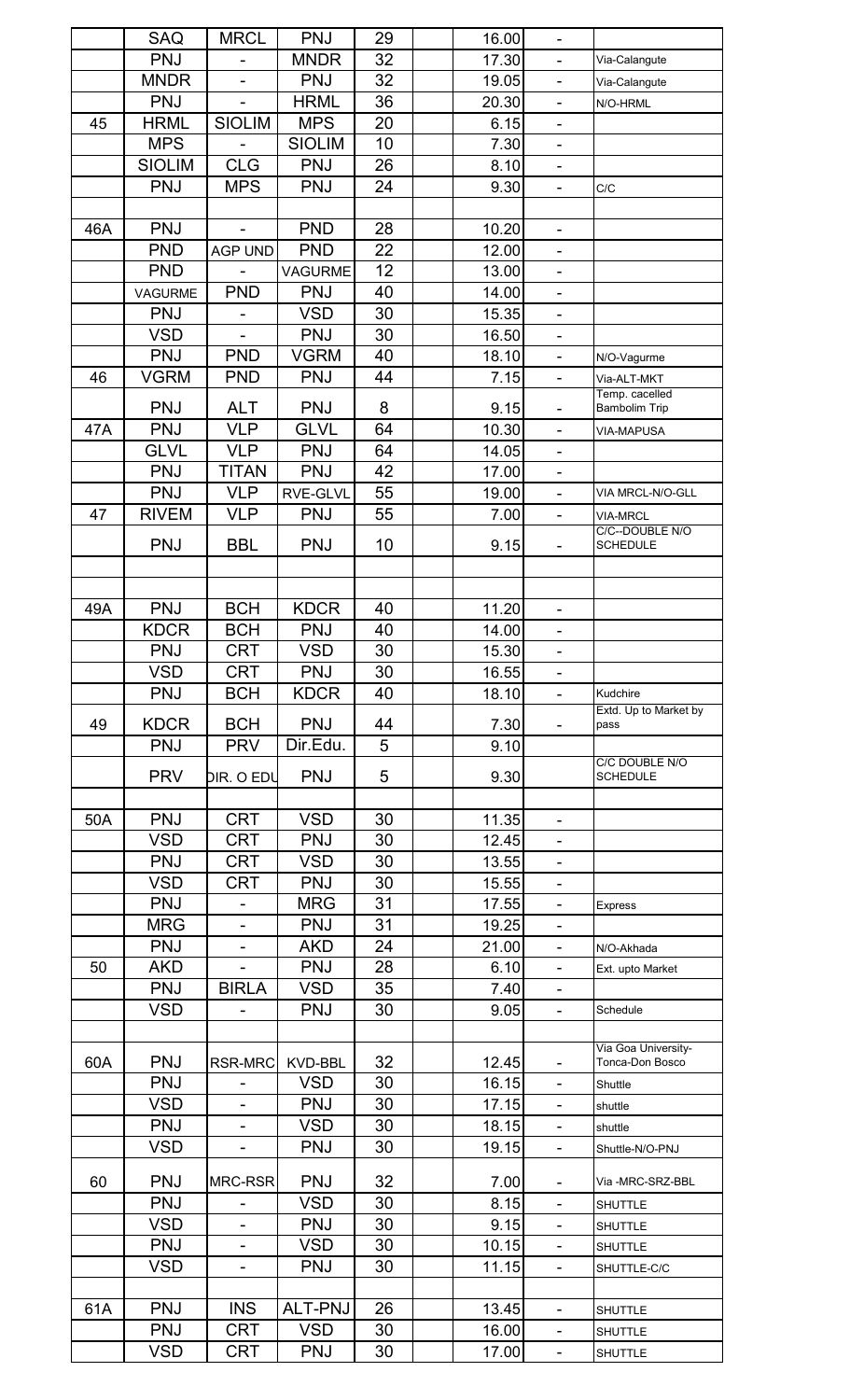|     | <b>PNJ</b>  | <b>CRT</b>               | <b>VSD</b>     | 30 | 18.00 | $\blacksquare$           | <b>SHUTTLE</b>                        |
|-----|-------------|--------------------------|----------------|----|-------|--------------------------|---------------------------------------|
|     | <b>VSD</b>  | <b>CRT</b>               | <b>PNJ</b>     | 30 | 19.00 | $\overline{\phantom{0}}$ | shuttle N/O PNJ                       |
| 61  | <b>PNJ</b>  | <b>INS</b>               | <b>ALT-PNJ</b> | 26 | 7.00  | $\frac{1}{2}$            | <b>SHUTTLE</b>                        |
|     | <b>PNJ</b>  |                          | <b>VSD</b>     | 30 | 9.00  | $\overline{\phantom{0}}$ | <b>SHUTTLE</b>                        |
|     | <b>VSD</b>  | $\overline{\phantom{0}}$ | <b>PNJ</b>     | 30 | 10.00 | $\blacksquare$           | <b>SHUTTLE</b>                        |
|     | <b>PNJ</b>  | $\overline{\phantom{0}}$ | <b>VSD</b>     | 30 | 11.00 |                          | <b>SHUTTLE</b>                        |
|     | <b>VSD</b>  | $\overline{\phantom{0}}$ | <b>PNJ</b>     | 30 | 12.00 | 0.00                     | SHUTTLE-C/C                           |
|     |             |                          |                |    |       |                          |                                       |
|     |             |                          |                |    |       |                          |                                       |
| 70A | <b>PNJ</b>  | Don-Curca                | <b>PNJ</b>     | 32 | 13.05 | ۰                        | <b>SCHOOL TRIP</b>                    |
|     | <b>PNJ</b>  | <b>CRT</b>               | <b>VSD</b>     | 30 | 16.00 | $\overline{\phantom{0}}$ | <b>SHUTTLE</b>                        |
|     | <b>VSD</b>  | <b>CRT</b>               | <b>PNJ</b>     | 30 | 17.30 | $\overline{\phantom{0}}$ | <b>SHUTTLE</b>                        |
|     | <b>PNJ</b>  | <b>CRT</b>               | <b>VSD</b>     | 30 | 18.30 | $\overline{\phantom{0}}$ | <b>SHUTTLE</b>                        |
|     | <b>VSD</b>  | <b>CRT</b>               | <b>PNJ</b>     | 30 | 19.30 | ۰                        | shuttle N/O PNJ                       |
| 70  | <b>PNJ</b>  | <b>CURCA</b>             | PNJ            | 32 | 6.30  | $\blacksquare$           | <b>SCHOOL TRIP</b>                    |
|     | <b>PNJ</b>  | <b>CRT</b>               | <b>VSD</b>     | 30 | 8.00  | $\frac{1}{2}$            | <b>SHUTTLE</b>                        |
|     | <b>VSD</b>  | <b>CRT</b>               | <b>PNJ</b>     | 30 | 9.00  | $\blacksquare$           | <b>SHUTTLE</b>                        |
|     | <b>PNJ</b>  | <b>CRT</b>               | <b>VSD</b>     | 30 | 10.00 | $\blacksquare$           | <b>SHUTTLE</b>                        |
|     | <b>VSD</b>  | <b>CRT</b>               | <b>PNJ</b>     | 30 | 11.00 | $\blacksquare$           | SHUTTLE C/C                           |
| 71A | <b>PNJ</b>  | CUJ/AZS                  | <b>PNJ</b>     | 32 | 13.15 |                          | <b>SCHOOL TRIP</b><br>Hedgewar school |
|     | <b>PNJ</b>  | <b>CRT</b>               | <b>MRG</b>     | 30 | 15.15 | $\frac{1}{2}$            | shuttle                               |
|     | <b>MRG</b>  | <b>CRT</b>               | <b>PNJ</b>     | 31 | 16.45 | $\blacksquare$           | shuttle                               |
|     | <b>PNJ</b>  | <b>CRT</b>               | <b>VSD</b>     | 30 | 18.00 |                          | shuttle                               |
|     | <b>VSD</b>  | <b>CRT</b>               | <b>PNJ</b>     | 30 | 19.00 |                          | shuttle N/O PNJ                       |
| 71  | <b>PNJ</b>  | CUJ/AZS                  | <b>PNJ</b>     | 32 | 6.30  |                          | <b>SCHOOL TRIP</b>                    |
|     | <b>PNJ</b>  |                          | <b>VSD</b>     | 30 | 8.10  |                          | shuttle                               |
|     | <b>VSD</b>  | <b>CRT</b>               | <b>PNJ</b>     | 30 | 9.25  |                          | shuttle                               |
|     | <b>PNJ</b>  | <b>CRT</b>               | <b>VSD</b>     | 30 | 10.30 |                          | shuttle                               |
|     | <b>VSD</b>  | <b>CRT</b>               | <b>PNJ</b>     | 30 | 11.30 |                          | shuttle C/C                           |
|     |             |                          |                |    |       |                          |                                       |
| 72A | <b>PNJ</b>  | <b>CRT</b>               | <b>MRG</b>     | 31 | 13.00 |                          | shuttle                               |
|     | <b>MRG</b>  | <b>CRT</b>               | <b>PNJ</b>     | 31 | 14.00 |                          | shuttle                               |
|     | <b>PNJ</b>  | <b>CRT</b>               | <b>VSD</b>     | 30 | 16.15 |                          | shuttle                               |
|     | <b>VSD</b>  | <b>CRT</b>               | <b>PNJ</b>     | 30 | 17.15 |                          | shuttle                               |
|     | <b>PNJ</b>  | <b>CRT</b>               | <b>MRG</b>     | 31 | 18.35 |                          | shuttle                               |
|     | <b>MRG</b>  |                          | <b>PNJ</b>     | 31 | 19.45 |                          | SHUTL N/O PNJ                         |
| 72  | <b>PNJ</b>  | <b>CRT</b>               | <b>MRG</b>     | 31 | 6.00  |                          | shuttle                               |
|     | <b>MRG</b>  | <b>CRT</b>               | <b>PNJ</b>     | 31 | 7.00  |                          | shuttle                               |
|     | <b>PNJ</b>  | <b>CRT</b>               | <b>MRG</b>     | 31 | 8.15  |                          | shuttle                               |
|     | <b>MRG</b>  | <b>CRT</b>               | <b>PNJ</b>     | 31 |       |                          | SHUTTLE BANK DUTY<br>12.00 C/C        |
|     |             |                          |                |    | 9.15  |                          |                                       |
| 82A | <b>PNJ</b>  | <b>MRC</b>               | <b>SNK</b>     | 28 | 11.05 |                          |                                       |
|     |             |                          | <b>GMFC</b>    |    |       |                          |                                       |
|     | <b>SNK</b>  |                          | <b>DBD</b>     | 28 | 12.00 |                          |                                       |
|     | <b>GMFC</b> |                          |                |    |       |                          |                                       |
|     | <b>DBD</b>  |                          | <b>SNK</b>     | 28 | 14.15 |                          |                                       |
|     | <b>SNK</b>  |                          | <b>PNJ</b>     | 28 | 15.30 |                          | Maintainance                          |
|     | <b>PNJ</b>  |                          | <b>MPS</b>     | 12 | 16.40 |                          |                                       |
|     | <b>MPS</b>  |                          | <b>PNJ</b>     | 12 | 17.10 |                          |                                       |
|     |             |                          |                |    |       |                          |                                       |
|     |             | <b>TT</b>                |                |    |       |                          |                                       |
|     |             | Collage                  |                |    |       |                          |                                       |
|     | <b>PNJ</b>  | / Secret                 | <b>VLP</b>     | 48 | 17.30 | 17.45                    |                                       |
|     | Valpoi      |                          | Caranzol       | 18 | 20.30 |                          | N/O Caranzol                          |
| 82  | Caranzol    |                          | Valpoi         | 18 | 6.15  |                          |                                       |
|     |             | Kumbhark<br>hand         |                |    |       |                          |                                       |
|     |             | Dhangarw                 |                |    |       |                          |                                       |
|     | Valpoi      | ada                      | Valpoi         | 8  | 7.00  | 7.15                     | <b>SCHOOL TRIP</b>                    |
|     |             |                          |                |    |       |                          |                                       |
|     |             |                          | PNJ/TT         |    |       |                          |                                       |
|     |             |                          | Collage/       |    |       |                          |                                       |
|     | Valpoi      | <b>MRC</b>               | Secrt/Pnj      | 48 | 8.05  |                          | C/C                                   |